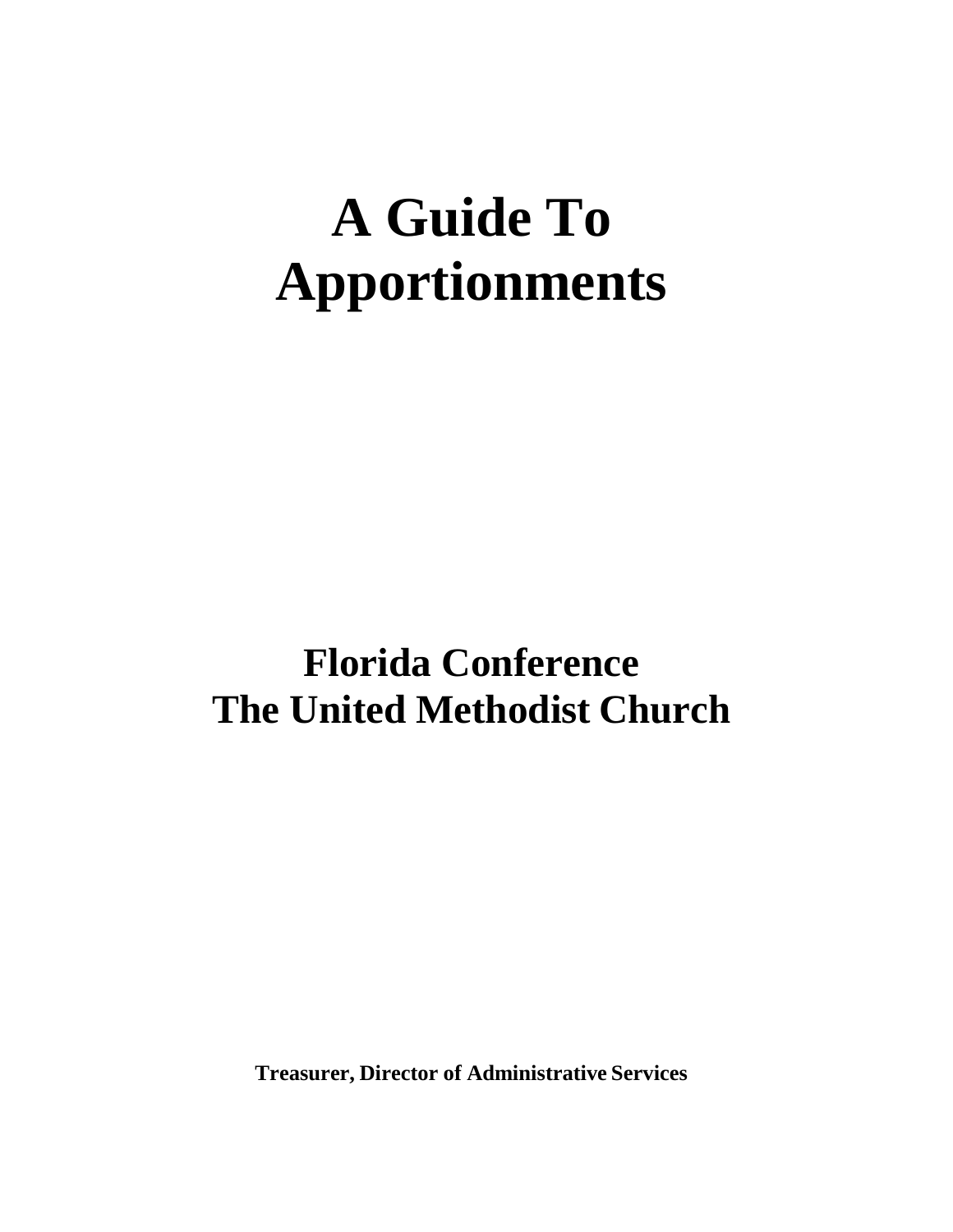# **TABLE OF CONTENTS**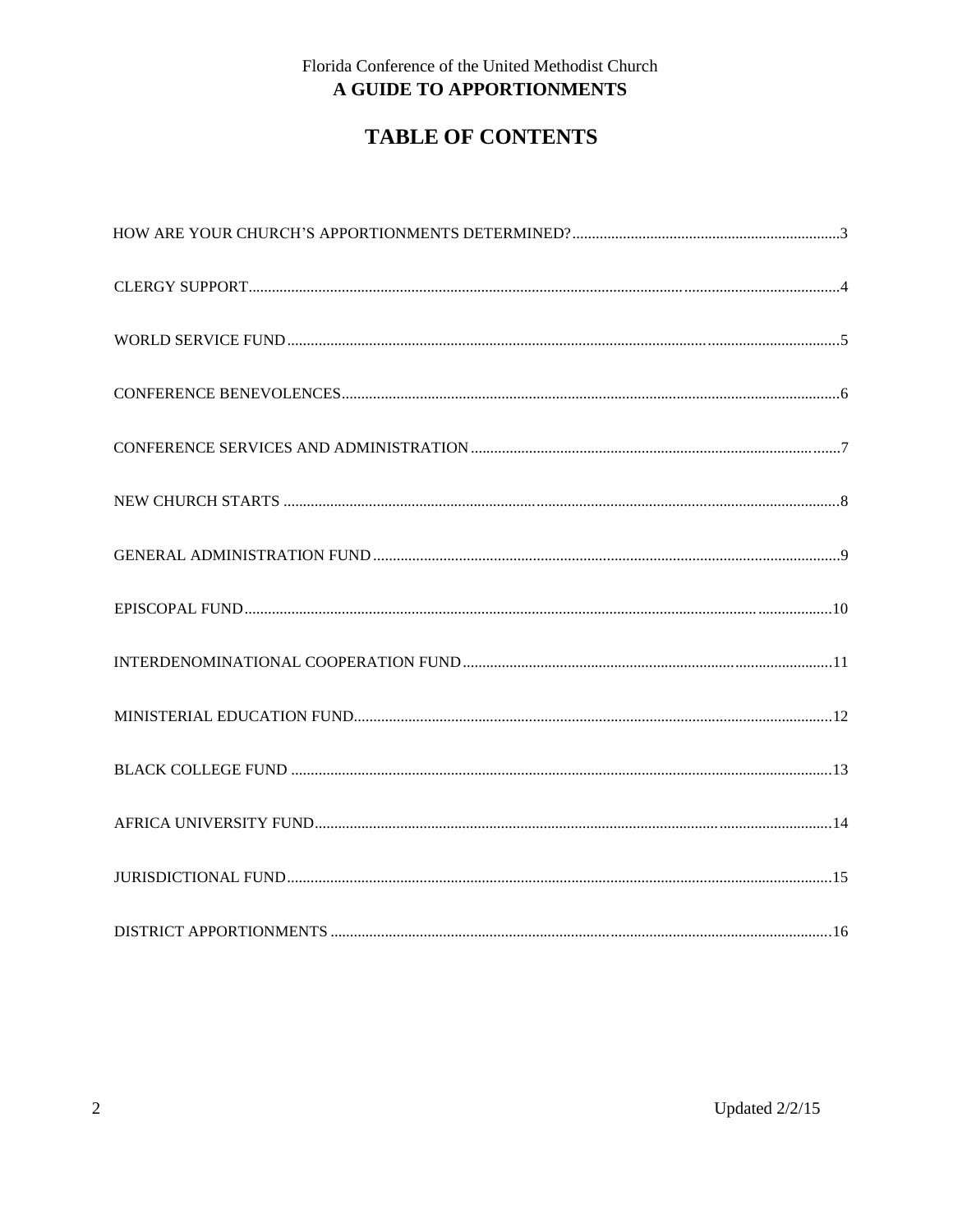# **HOW ARE YOUR CHURCH'S APPORTIONMENTS DETERMINED?**

Each year, the delegates to Annual Conference approve a formula that is used to determine each local church's apportionments. Delegates also approve the total dollar amount apportioned to all the churches in the Florida Conference. This is the conference budget. The *proposed* formula and amount for the coming year can be found in the Conference Workbook in the report of the Council on Finance & Administration (CF&A). The Conference Workbook is published before annual conference and is distributed to all delegates. After delegates *approve* a formula and budget, these are published in the CF&A report in the Conference Journal. At Annual Conference, your delegate also has the opportunity to speak to and vote on these matters. There are three basic kinds of apportionments: District Apportionments, Conference Apportionments and General Church Apportionments.

Each District office can provide information about its District Apportionments.

Conference Apportionments are calculated using the *fair-share* method, which considers each individual church's expenses relative to all other churches' expenses. It works like this:

- 1. For each church, we add together everything spent in three areas, as reported by the church in their year-end statistical report:
	- a. Compensation (salary and benefits) for all lay employees and clergy,
	- b.Operational items (utilities, postage, office supplies, yard care, maintenance, etc.)
	- c. Program items (Sunday School materials, worship resources, etc.)
- 2. After determining these expenses for each individual church, we add together the church totals for all 700-plus churches in the Conference.
- 3. Then we take the total for each church and divide it by the total for all the churches in the Conference. This gives us the *fair-share decimal* for each church.

| Expenses for your local church                             |  | <i>Fair-Share</i> |
|------------------------------------------------------------|--|-------------------|
| Total of expenses for all local churches in the Conference |  | <i>Decimal</i>    |

4. We multiply each church's *fair-share decimal* by the total amount of the budget (approved by Annual Conference delegates). This portion of the conference budget is each church's *fair-share*. This is the amount apportioned to each church.

#### Please note:

- The *fair-share decimal* is different for each church and changes every year.
- Apportionments, benevolences, capital costs, etc. are NOT included in the formula.
- $\triangleright$  Membership, attendance, and similar statistics are also NOT included in the formula.

The global or General United Methodist Church apportions to each Annual Conference a proportionate share of the General Church budget as determined by delegates to General Conference, which meets every four years. General Church Apportionments are apportioned to local churches using the same formula as Conference Apportionments.

Apportionments fund the programs and activities approved by delegates from your church. Your church's apportionment is your church's fair share of the cost of these programs and activities. Your apportionment is important! Your church's giving makes a big difference!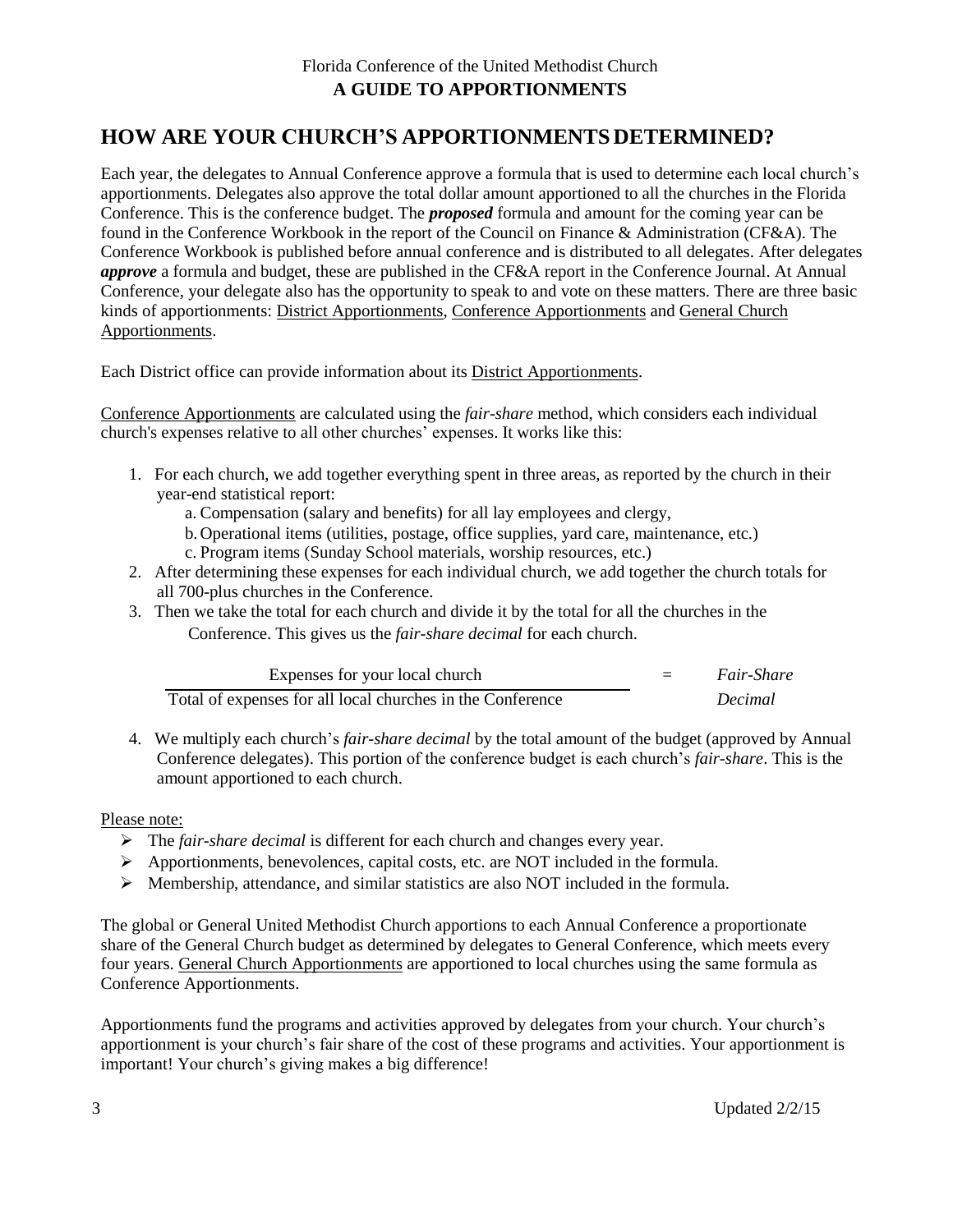# **CLERGY SUPPORT**

Our system of appointed clergy is an essential part of our connectional United Methodist Church. The Clergy Support apportionment provides funding for the expenses borne by the Florida Conference to sustain, support, hold accountable, and nurture our clergy.

The Clergy Support apportionment provides funding for clergy salaries and benefits paid by the Florida Conference and for other expenses related to our clergy system. Since this is the largest area of expense in the conference budget it is also the largest single apportionment item for every local church. The conference spends nearly 100 percent of this budget area each year, so, by action of Annual Conference, *this apportionment must be paid in full each year by every local church*. Any part of this apportionment that a church does not pay in the current year is carried forward and added to that church's apportionment the following year.

| 2014 | 2011<br>2012<br>2013 | Apportionment<br>\$2,627,138<br>\$2,583,252<br>\$2,695,350<br>\$2,865,000 | Percent given<br>97.70%<br>97.45%<br>100.00%<br>99.99% |  |
|------|----------------------|---------------------------------------------------------------------------|--------------------------------------------------------|--|
|------|----------------------|---------------------------------------------------------------------------|--------------------------------------------------------|--|

The Clergy Support apportionment is used in the following ways.

- **Clergy Benefits and Equitable Compensation —** The local church is the primary salarypaying unit for pastors, but the Florida Conference pays a variety of clergy benefits and expenses, including a substantial subsidy for the equitable compensation.
- **Clergy-Related Conference Boards —** This apportionment pays the meeting and program cost of our Conference Board of Ordained Ministry (BOOM) .
- **Center for Clergy Excellence** The clergy support apportionment covers the Conference Office of Ministry's staffing and expenses.
- **Bishop's Office and Residence —** This apportionment pays the Episcopal office and Episcopal residence expenses which are not paid by the General Church (through the Episcopal Fund apportionment).
- **District Superintendents and Cabinet —** This apportionment pays the salaries, benefits, and business expenses of our 9 district superintendents; and the meeting-related and other costs of the Cabinet.
- **Judicial Process** The clergy support apportionment pays for the cost of the conference committee on Investigations and Judicial Procedures, which handles difficult clergy matters. It also pays the conference's costs related to clergy suspensions during the investigative and judicial process.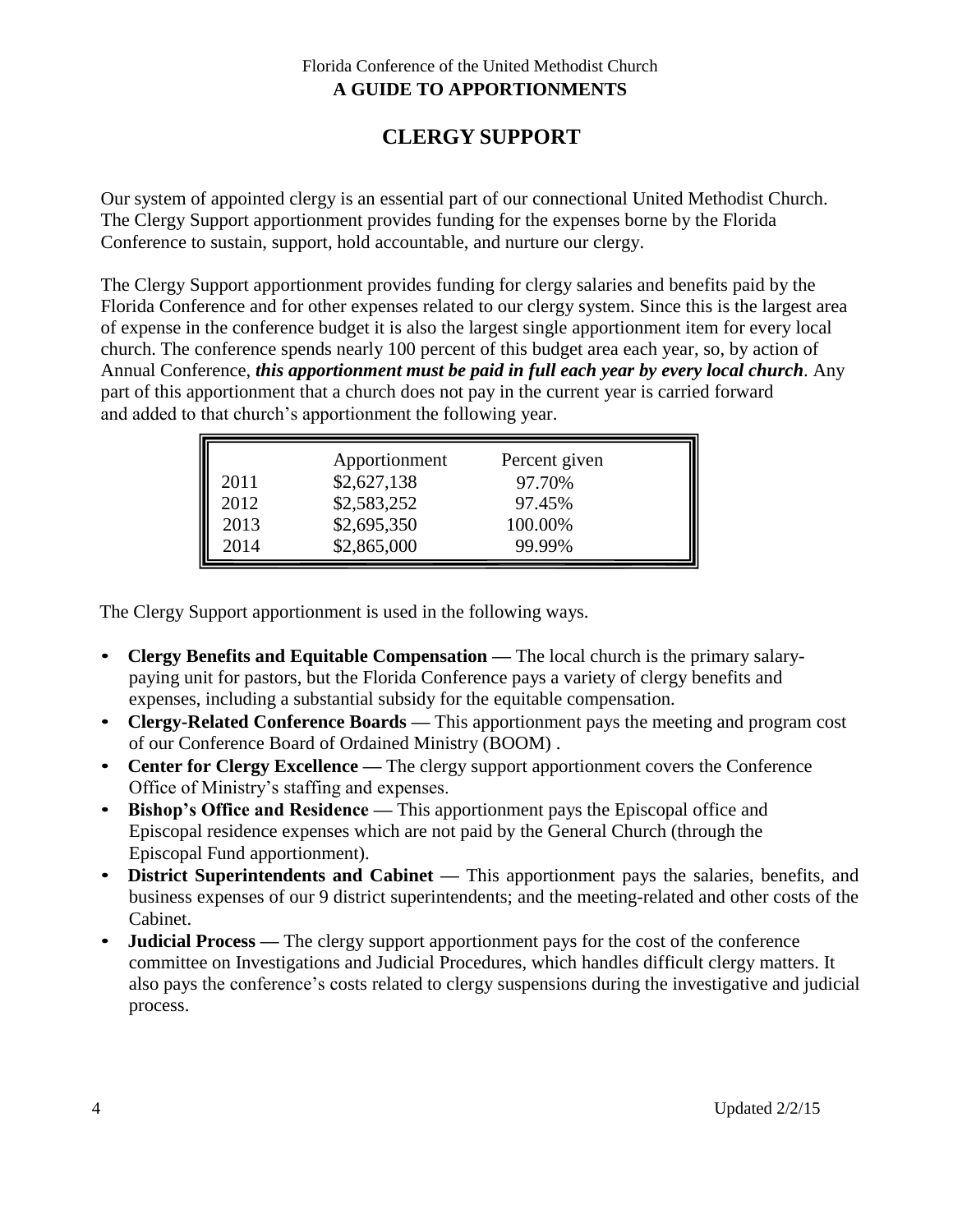# **WORLD SERVICE FUND**

World Service is "the first benevolent responsibility of the Church" (2012 United Methodist Book of Discipline, ¶812). This apportionment provides the basic financial resources for the core ministries of our denomination.

It underwrites Christian mission around the world, empowers our evangelism efforts, stimulates church growth, expands Bible studies, supports local church programs, enriches spiritual commitment and provides the means to equip and nurture our lay leaders through education and professional support. Giving to World Service helps God's children everywhere and enables the proclamation of our Christian faith.

|      | Apportionment | Percent given |  |
|------|---------------|---------------|--|
| 2011 | \$3,850,761   | 74.92%        |  |
| 2012 | \$3,716,955   | 77.40%        |  |
| 2013 | \$3,576,858   | 78.30%        |  |
| 2014 | \$3,437,882   | 81.84%        |  |

The World Service dollar is one of the hardest-working dollars in the United Methodist Church.

- **General Boards and Agencies —** The World Service is the cornerstone for the funding of the connectional system of the United Methodist Church. It represents the minimum needs of the denomination's general agencies which serve as a resource to local churches and as an extension of local churches in ministry and mission on a conference, national and world level.
- **Mission Giving —** This apportionment provides funds for the administrative structure of our church. The major thrust in mission giving in our church begins here. Because our contributions to World Service cover overhead expenses, every dollar given to relief efforts goes directly to people in need and every dollar given to support the work of over 2,000 mission personnel goes directly to that personnel. In addition, when there is not enough money available to provide salary support for these missionaries through our Advance Special giving, World Service funds are used to make up the shortfall.

What World Service is really about is people – people in local congregations all across the Florida Conference who live, work and do ministry where they are and people who have enough love and resources left over to want to reach out to the world beyond their door.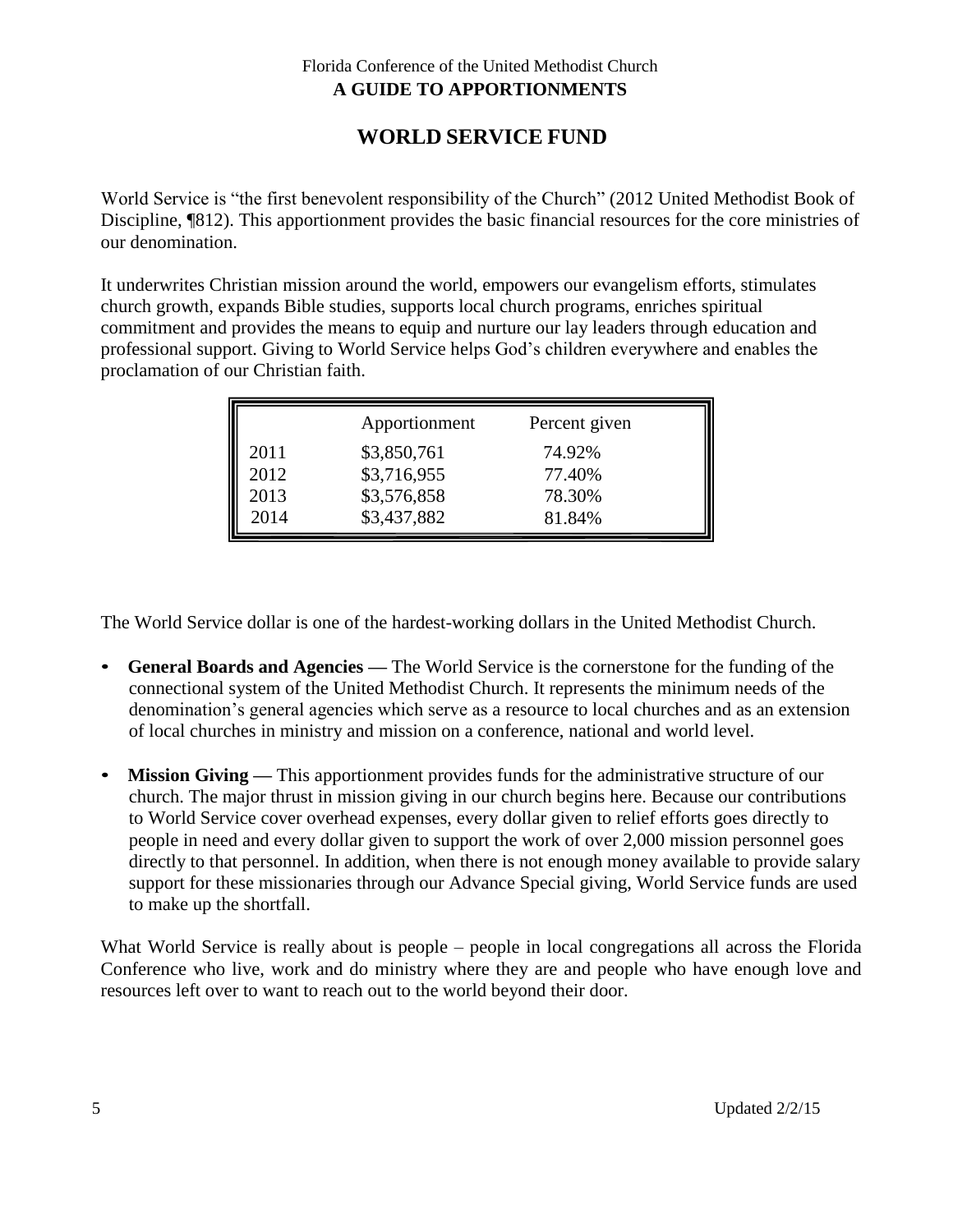# **CONFERENCE BENEVOLENCES**

This apportionment provides funding for Florida Conference program, mission and benevolent endeavors.

|      | Apportionment | Percent given |  |
|------|---------------|---------------|--|
| 2011 | \$4,809,315   | 79.72%        |  |
| 2012 | \$5,192,559   | 80.63%        |  |
| 2013 | \$5,289,000   | 81.61%        |  |
| 2014 | \$5,850,000   | 84.39%        |  |
|      |               |               |  |

- **Conference Connectional Ministries —** This apportionment provides funding for the Conference Connectional Ministries which includes the following Florida Conference ministries and programs:
	- Camp Facilities in Leesburg, Green Cove Springs (North Florida), Alva (South Florida), and Centenary (North Florida)
	- Camps Ministry, including Summer Camps for children and youth
	- Communications, including the conference web site: [www.flumc.org](http://www.flumc.org/)
	- $\blacksquare$  Church & Society
	- **Disaster Preparation & Relief**
- Discipleship
- Ethnic Local Church Concerns ELCC
- $\blacksquare$  Health & Wholeness
- **Hispanic Ministry**
- **Learning for Spiritual Leaders**
- **Missions**
- Young Adult Ministry
- Vouth Ministry
- **Conference Board of Higher Education and Campus Ministries —** This apportionment pays the salaries for our campus ministers and the operating expenses for Wesley Foundations at colleges and universities throughout the conference. It also provides support for United Methodist-related Florida Southern College and Bethune-Cookman College.
- **Conference Board of Lay Ministry —** This apportionment supports ministry to and by the conference's lay people, including United Methodist Men and Women, Lay Speaking Ministry and Lay Witness Mission.
- Office of Congregational Transformation This apportionment pays salary and expenses for the Office of Congregational Transformation
- **Other Conference Ministries —** The conference benevolences apportionment supports the work of many ministries and agencies operating throughout the Florida Conference, including:
	- Archives and History
	- Religion and Race
	- Status and Role of Women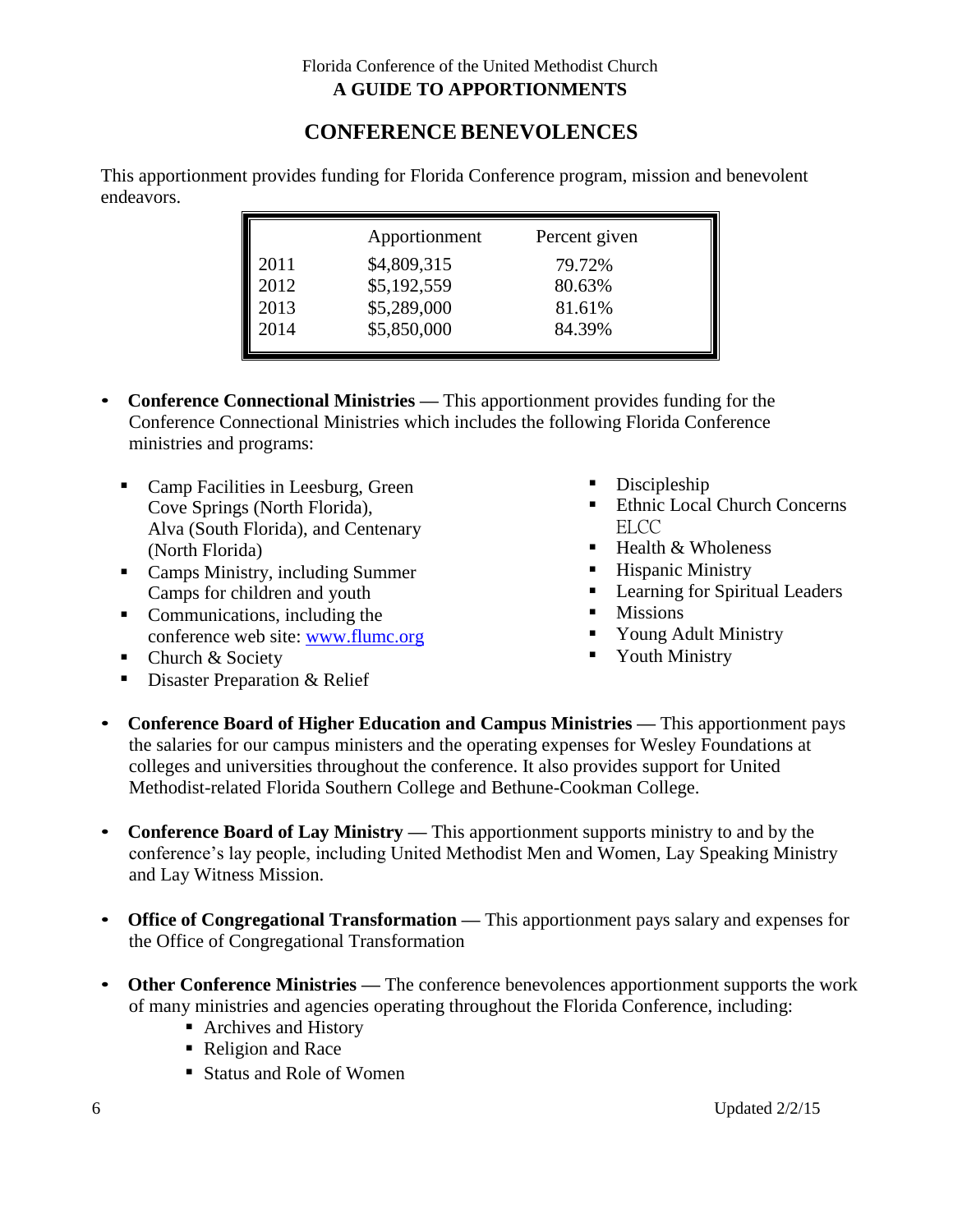# **CONFERENCE SERVICES AND ADMINISTRATION**

The Conference Services and Administration apportionment funds the general operations and administration of the Florida Conference. The coordination, oversight, and other administrative services provided by the Conference are a vital part of all that we do together. Our buildings and facilities in Lakeland, Leesburg and other places serve to nurture, strengthen, and broaden our ministry and mission. All of this and more is funded through the Conference Services and Administration apportionment.

|      | Apportionment | Percent given |  |
|------|---------------|---------------|--|
| 2011 | \$1,346,455   | 81.35%        |  |
| 2012 | \$1,411,700   | 80.92%        |  |
| 2013 | \$1,500,000   | 83.88%        |  |
| 2014 | \$1,626,000   | 86.45%        |  |

The Conference Services and Administration apportionment provides funding for many areas in the conference.

- **Financial and Administrative Leadership —** This apportionment pays the expenses of the various conference bodies that manage the conference's finances and properties and provide legal and leadership administration. These bodies include the Conference Council on Finance and Administration (CF&A), Conference Trustees, IT, Election Procedures Committee, Legal Advisory Committee, Nominations Committee, Standing Rules Committee, Delegation Expense, and the Conference Capital Commission. It also pays the cost of the conference's annual audit by an independent CPA firm.
- **Annual Conference Event —** This apportionment funds the cost of holding our annual conference session each year, including facility rental, sound, lighting, video, printing and postage.
- **Conference Workbook and Journal —** The expenses of the Annual Conference workbook and Journal are paid by this apportionment. The fee charged for the Journal only covers a portion of the total expense to produce, print, and distribute it.
- **United Methodist Conference Center —** This apportionment pays operating expenses for the conference center facilities in Lakeland. These costs include utilities, telephone, computers and other equipment, computer software and programming, facility maintenance and repair, janitorial services and supplies, office supplies and postage.
- **Employee Salaries and Benefits —** Salaries and benefits for conference financial, technical and administrative staff are funded through this apportionment.
- **Property Maintenance —** The Conference Services and Administration apportionment funds the Conference Capital Replacement Fund which pays for capital maintenance needs of conferenceowned buildings in Lakeland, Leesburg, and other locations. This apportionment pays the cost of property and casualty insurance on all conference-owned facilities and the cost of our state-wide, toll-free phone number.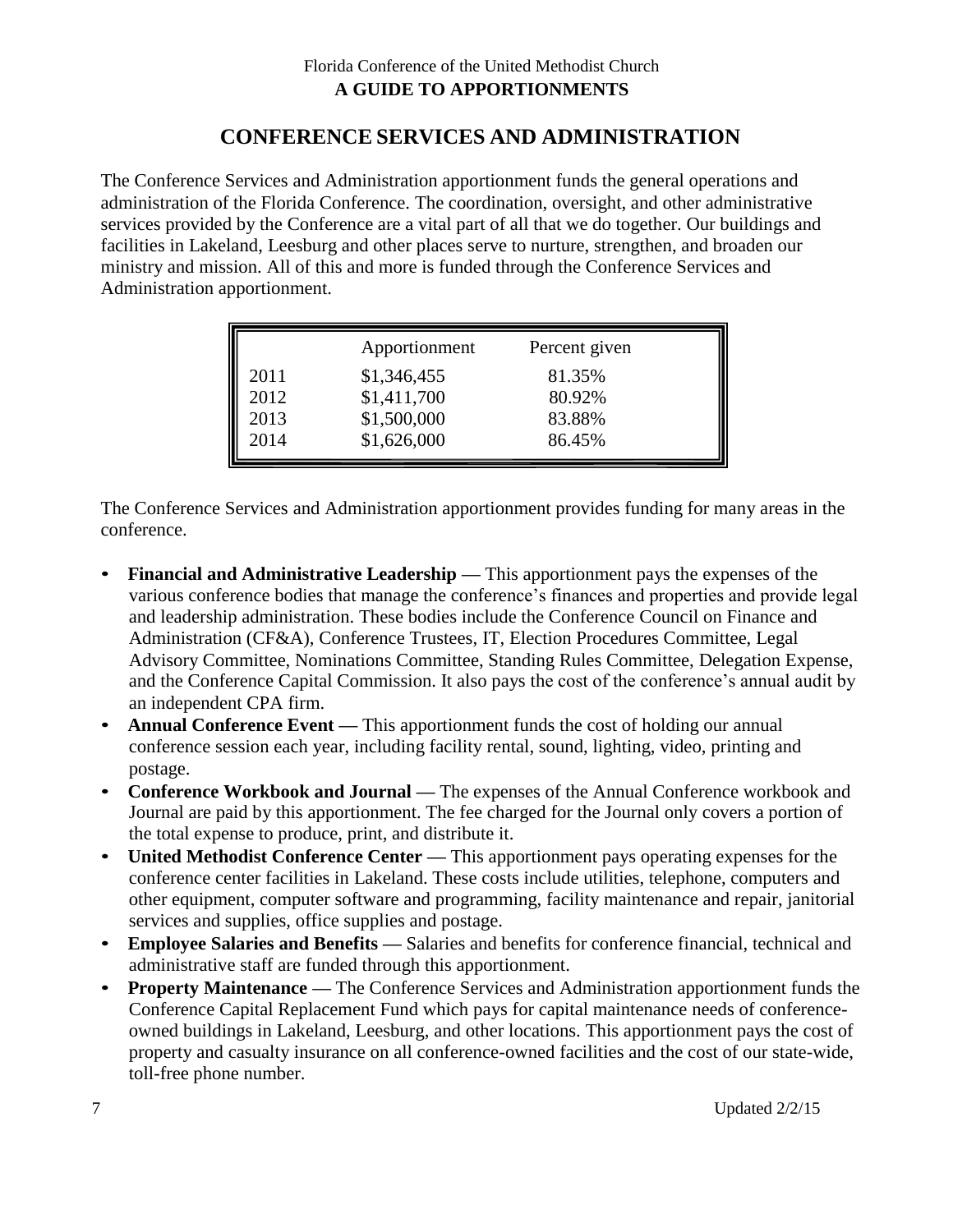# **GENERAL ADMINISTRATION FUND**

This apportionment finances the administrative function of the denomination's general activities, including the cost of General Conference.

| 2011<br>2012 | Apportionment<br>\$420,483<br>\$425,098 | Percent given<br>78.50%<br>80.43% |  |
|--------------|-----------------------------------------|-----------------------------------|--|
| 2013         | \$409,128                               | 84.79%                            |  |
| 2014         | \$414,887                               | 83.28%                            |  |

This fund finances general church activities that are administrative in nature rather than missional, programmatic, or ecumenical. The General Administration Fund was established as part of the original financial plan of the Methodist Church at its unification in 1939.

- **General Conference –** This apportionment pays the basic costs of General Conference, which is the arena where United Methodists come together to work through their differences and to discover the important things that unite them. General Conference meets once every four years (quadrennium).
- **Legal, Financial and Administration –** This apportionment fund provides for the expenses of the Judicial Council and covers the administrative functions of the General Council on Finance and Administration. It funds the safeguarding of our denomination's legal interests and rights and the managing of The United Methodist Foundation.
- **History and Statistics** The general administration fund pays for the operating costs for the General Commission on Archives and History and maintenance of historic shrines, landmarks and sites. This apportionment also pays for the cost of compiling and publishing our denominational statistics, and maintaining our denominational records.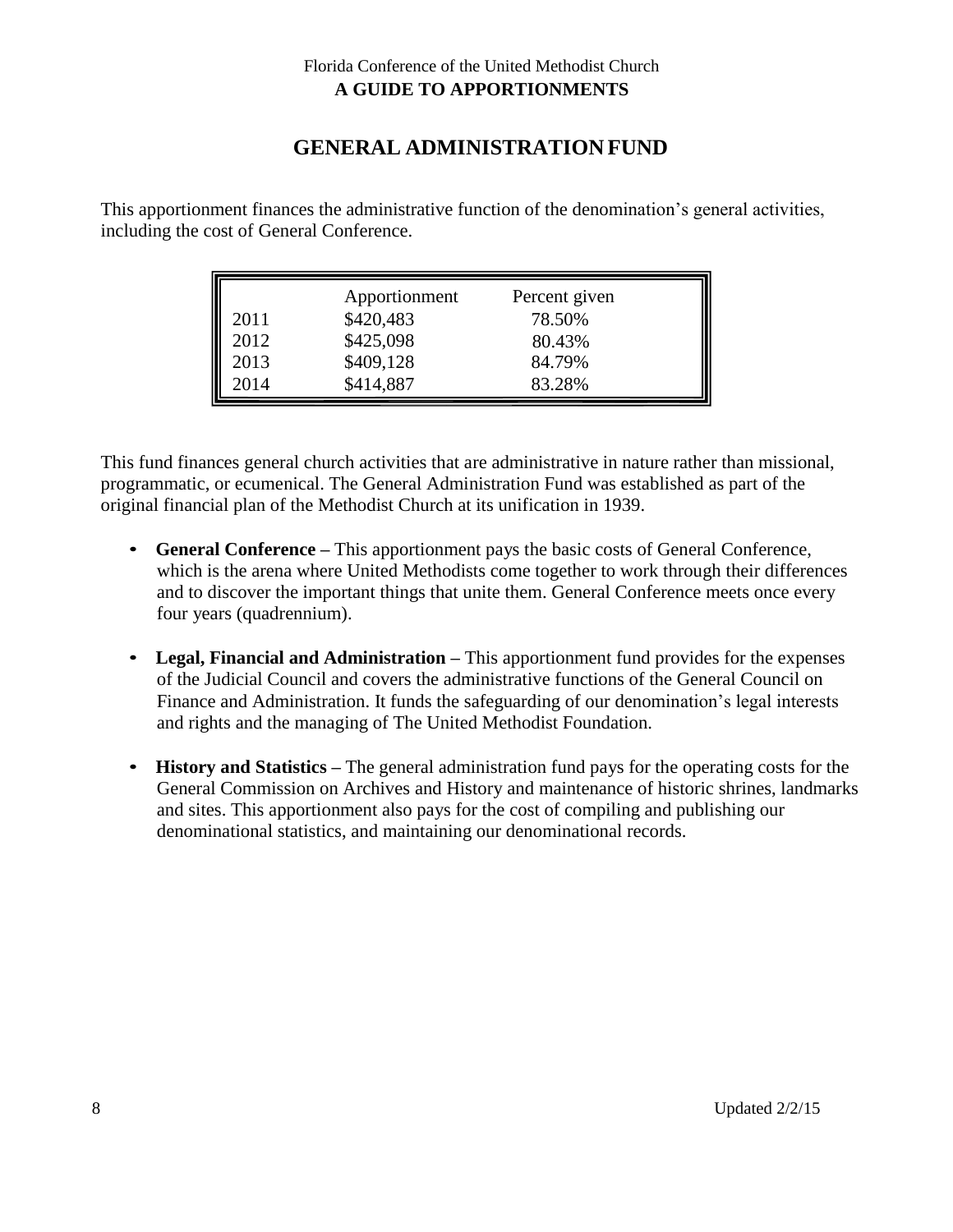# **EPISCOPAL FUND**

This apportionment pays for the expenses of active bishops and for the support of retired bishops and spouses. It pays for expenses related to Florida's Bishop Ken Carter. The general church spends nearly 100% of this budget area each year, so this apportionment must be paid in full each year by every local church. Any part of this apportionment that a church does not pay in the current year is carried forward and added to that church's apportionment the following year.

Bishops have always had a very special role in our church, elected and consecrated to speak to the church, and from the church.

Whether presiding over annual conference sessions, surveying disaster damage, meeting with district leaders or planting a tree, bishops accept what the apostle Paul called "a noble task" (1 Timothy 3:1). It is practical as well since our bishops are responsible for the oversight and promotion of both the temporal and spiritual interests of the church.

|  | 2011<br>2012<br>2013<br>2014 | Apportionment<br>\$1,092,563<br>\$1,140,790<br>\$997,334<br>\$1,003,855 | Percent given<br>96.40%<br>96.95%<br>100.00%<br>98.90% |  |
|--|------------------------------|-------------------------------------------------------------------------|--------------------------------------------------------|--|
|--|------------------------------|-------------------------------------------------------------------------|--------------------------------------------------------|--|

- **Bishops' Salaries and Benefits –** The Episcopal Fund provides salaries, moving expenses, pension, disability coverage, medical insurance and professional travel expenses for the bishops (including our bishop in Florida).
- **Episcopal Office and Residence –** This fund helps support the cost of the Episcopal residence (including our Bishop's residence in Lakeland) as well as operating expenses for the Episcopal Office.

The Episcopal Fund was one of the three general apportioned funds which were part of the financial plan of the Methodist Church from the time of its unification in 1939. All monies collected for the Episcopal Fund are sent to the General Council on Finance and Administration on a monthly basis and are then distributed back to the bishops and Episcopal offices on a regular basis. All active bishops are paid the same salary based on General Conference action each quadrennium (4-year period). This fund provides the base support for the Bishops of the church, not only in the US, but also for the missionary bishops around the world.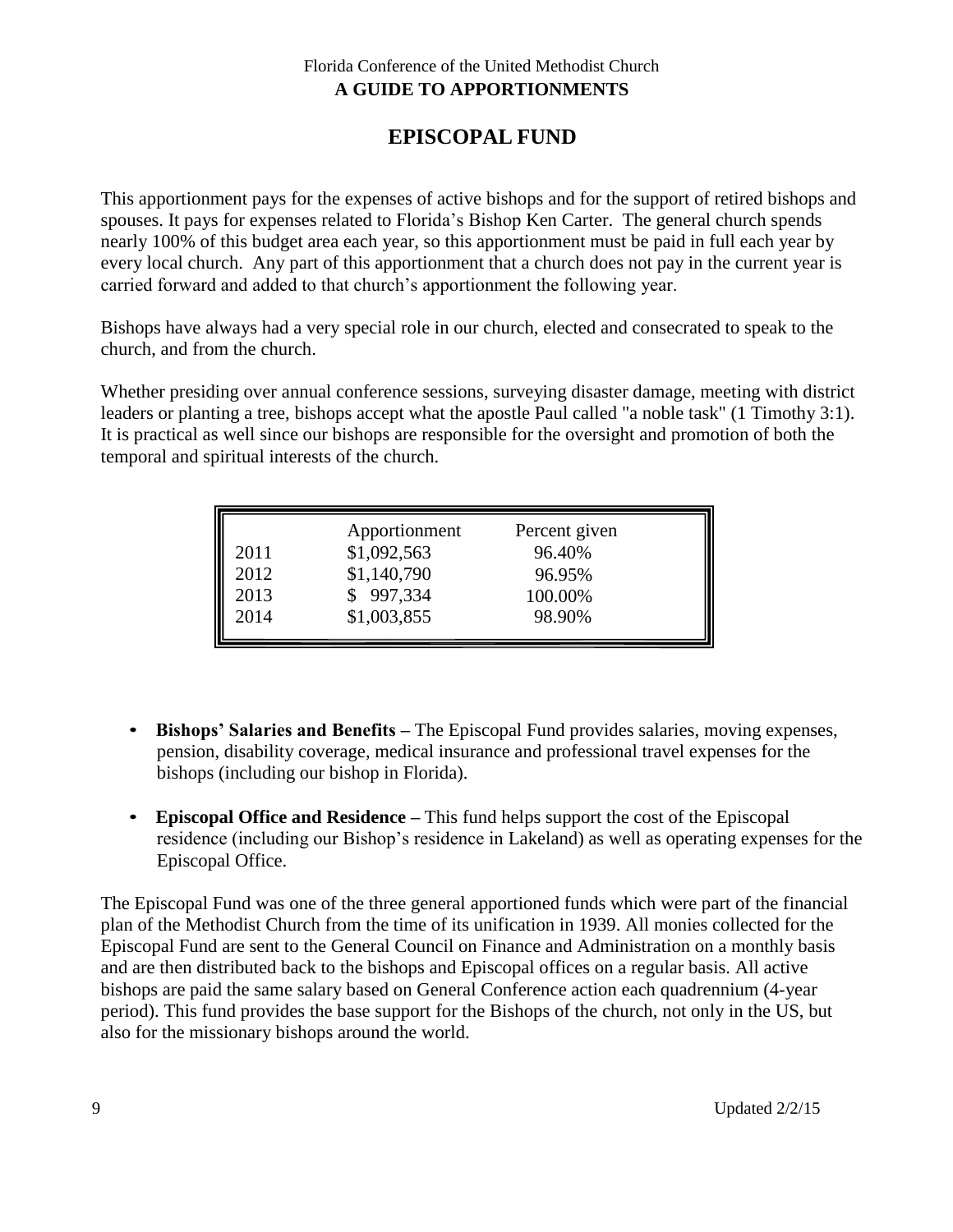### **INTERDENOMINATIONAL COOPERATION FUND**

This apportionment supports General Church ecumenical ministries. This is United Methodism in mission with other Christian denominations, witnessing to Christian unity.

|      | Apportionment | Percent given |  |
|------|---------------|---------------|--|
| 2011 | \$101,475     | 74.92%        |  |
| 2012 | 97,807        | 78.93%        |  |
| 2013 | 94,820        | 79.02%        |  |
| 2014 | 92,262        | 82.23%        |  |

We United Methodists are a small part of the worldwide Christian church – the living body of Jesus Christ. Our unity with other Christian communities is affirmed in the historic creeds as we confess one holy, universal and apostolic church; support ecumenical efforts around the world; foster a renewal of Christian unity and understanding; give witness to a common Christian faith; meet human suffering when and where we can; and advocate for peace and justice all over the world.

- **Ecumenical agencies –** The Interdenominational Cooperation Fund provides basic support for the ecumenical agencies through which the United Methodist Church participates and cooperates with other Christian communities to further God's kingdom. It also undergirds the work of chaplains, the program Religion in American Life, and Church World Service, a cooperative mission endeavor. Our gifts to the Interdenominational Cooperation Fund nurture the ministries of the Consultation on Church Union, the National Council of Churches, the World Council of Churches, and the Commission on Pan-Methodist Cooperation.
- **Churches Uniting in Christ -** Ten denominations are joined together in the Churches Uniting in Christ to seek ways toward greater visibility and effectiveness among themselves. The CUIC is now working to address theological issues related to the reconciliation of ministries, the mutual recognition of each other's churches, and shared Eucharistic fellowship. These ten member denominations are:
	- African Methodist Episcopal Church
	- **African Methodist Episcopal Zion Church**
	- **•** Christian Church (Disciples of Christ)
	- **Christian Methodist Episcopal Church**
	- **The Episcopal Church**
	- **International Council of Community Churches**
	- **Presbyterian Church (USA)**
	- United Church of Christ
	- **The United Methodist Church**
	- Moravian Church Northern Province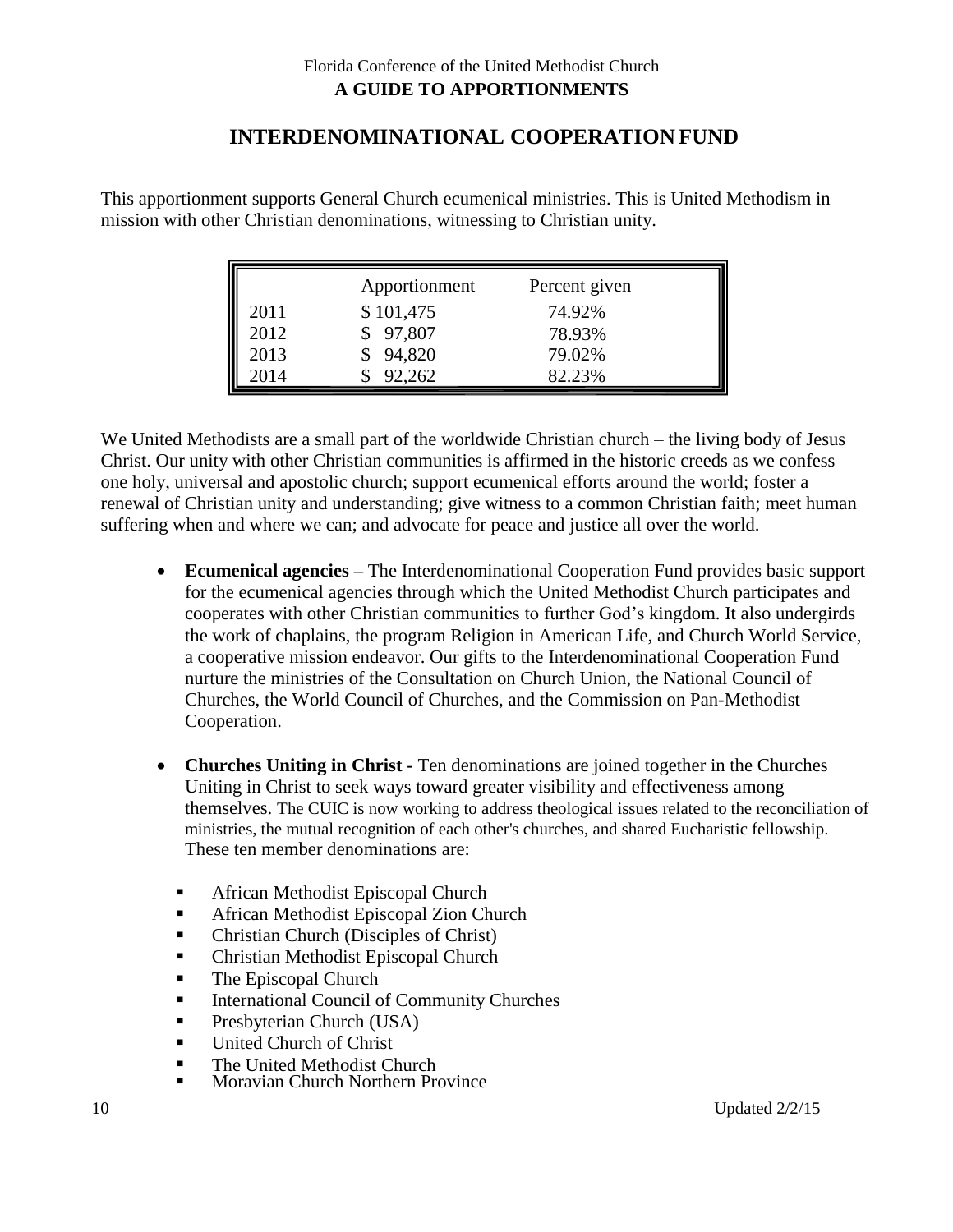# **MINISTERIAL EDUCATION FUND**

The Ministerial Education Fund (MEF) helps recruit and train effective United Methodist Ministers. It is an essential element of assuring high-quality, well-prepared clergy for the United Methodist Church. The MEF helps men and women respond to God's divine call on their life.

|      | Apportionment | Percent given |  |
|------|---------------|---------------|--|
| 2011 | \$1,302,827   | 76.00%        |  |
| 2012 | \$1,236,493   | 79.12%        |  |
| 2013 | \$1,213,010   | 76.40%        |  |
| 2014 | \$1,180,278   | 82.35%        |  |

Our thirteen United Methodist seminaries lead the way in proclaiming God's Word in a world that needs that message desperately: *Boston University School of Theology,* Boston, MA; *Candler School of Theology, Emory University,* Atlanta, GA; *Claremont School of Theology,* Claremont, CA; *Drew University, The Theological School,* Madison, NJ; *Duke University, The Divinity School,* Durham, NC; *Gammon Theological Seminary,*  Atlanta, GA; *Garrett-Evangelical Theological Seminary,* Evanston, IL; *Iliff School of Theology,* Denver, CO; *Methodist Theological School in Ohio,*

*D*elaware, OH; *Perkins School of Theology, Southern Methodist University,* Dallas, TX; *Saint Paul School of Theology,* Kansas City, MO; *United Theological Seminary,* Dayton, OH; *Wesley Theological Seminary,* Washington, DC.

These seminaries are crucial to the future of the United Methodist Church as they partner with the local church to help men and women respond to God's call to full time, vocational ministry. Supporting MEF helps provide churches with pastoral leaders who work to meet the daily needs of the churched and unchurched in their community.

#### **How Churches Benefit from the Fund**

- MEF support for all thirteen United Methodist seminaries helps keep tuition costs down.
- MEF supports continuing education courses for clergy and diaconal ministers currently serving congregations, as well as course of study schools for training local pastors.
- Scholarship aid is available to candidates for ordained ministry.
- Ordained and diaconal ministers receive spiritual formation resources to help them be more effective spiritual leaders.
- MEF sponsors regional and national events where people can explore God's call to ministry.
- Annual Conference Board of Ordained Ministry members are trained and supported in their work of approving and evaluating leaders who serve the church.

#### **How the Fund Works**

- General Conference determines the apportioned fund amount each quadrennium (4-year period).
- Each annual conference retains 25% of the amount received for the MEF apportionment in order to provide direct financial aid for theological training to those in their own conference.
- The remaining 75% goes to the General Board of Higher Education and Ministry where 63% is sent to our 13 United Methodist Seminaries.
- The Division of Ordained Ministry uses the remaining funds to support programs for ordained and diaconal ministers.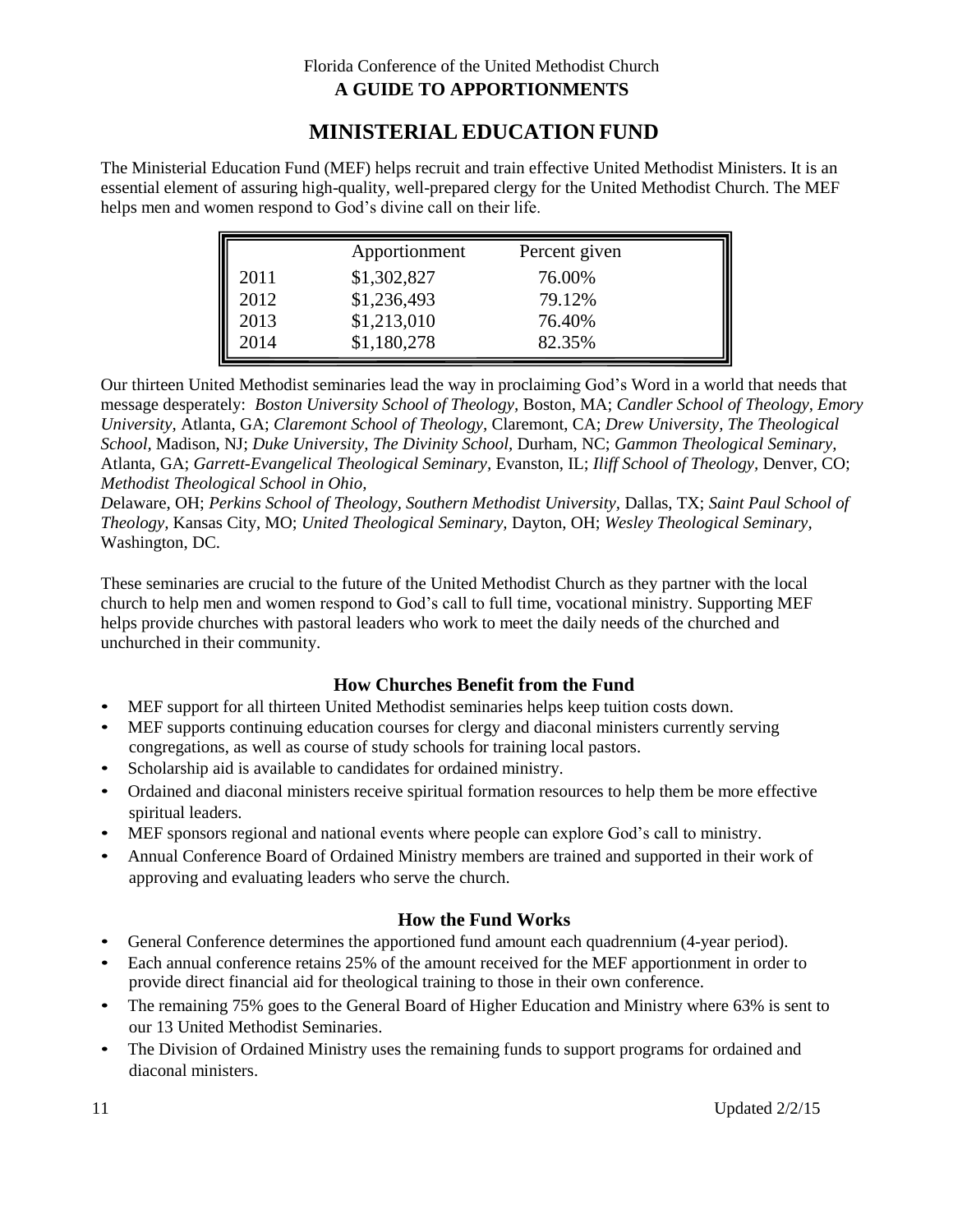# **BLACK COLLEGE FUND**

The Black College Fund supports the operational expense and capital improvement needs of our eleven predominantly black, United Methodist-related colleges and a medical school.

|      | Apportionment | Percent given |  |
|------|---------------|---------------|--|
| 2011 | \$519,460     | 80.18%        |  |
| 2012 | \$492,938     | 77.57%        |  |
| 2013 | \$483,836     | 78.47%        |  |
| 2014 | \$470,780     | 82.61%        |  |

Nurtured by the Black College Fund, the eleven historically Black United Methodist-related institutions play a unique role in United States higher education. They attract students from diverse social, economic and educational backgrounds – students who receive inestimable affirmation and support in vibrant, academically challenging spiritual environments.

Graduates of these ten colleges and a medical school include significant numbers of teachers and doctors, ministers and bishops, scientists and artists, judges, entrepreneurs and journalists. Many are leaders in the African-American community and, notably, leaders in a rapidly changing United States.

The United Methodist Black institutions include:

- Bennett College, Greensboro NC
- Bethune-Cookman College, Daytona Beach FL
- Claflin College, Orangeburg SC
- Clark Atlanta University, Atlanta GA
- Dillard University, New Orleans LA
- Huston-Tillotson College, Austin TX
- Meharry Medical College, Nashville TN
- Paine College, Augusta GA
- Philander Smith College, Little Rock AR
- Rust College, Holly Springs MS
- Wiley College, Marshall TX

These institutions serve as intellectual and spiritual founts preserving and expanding upon the rich history, traditions, and culture of a people and a nation.

It is critical for The United Methodist Church to renew its commitment to provide, through the Black College Fund, major support to these schools because of the unique role they continue to play in U.S. education. Societal inequities of race and class require educational institutions committed to providing academic excellence while serving as intellectual, spiritual and cultural reservoirs of African-American history and tradition.

Our own Florida Conference Bethune-Cookman College in Daytona Beach receives financial support from this fund.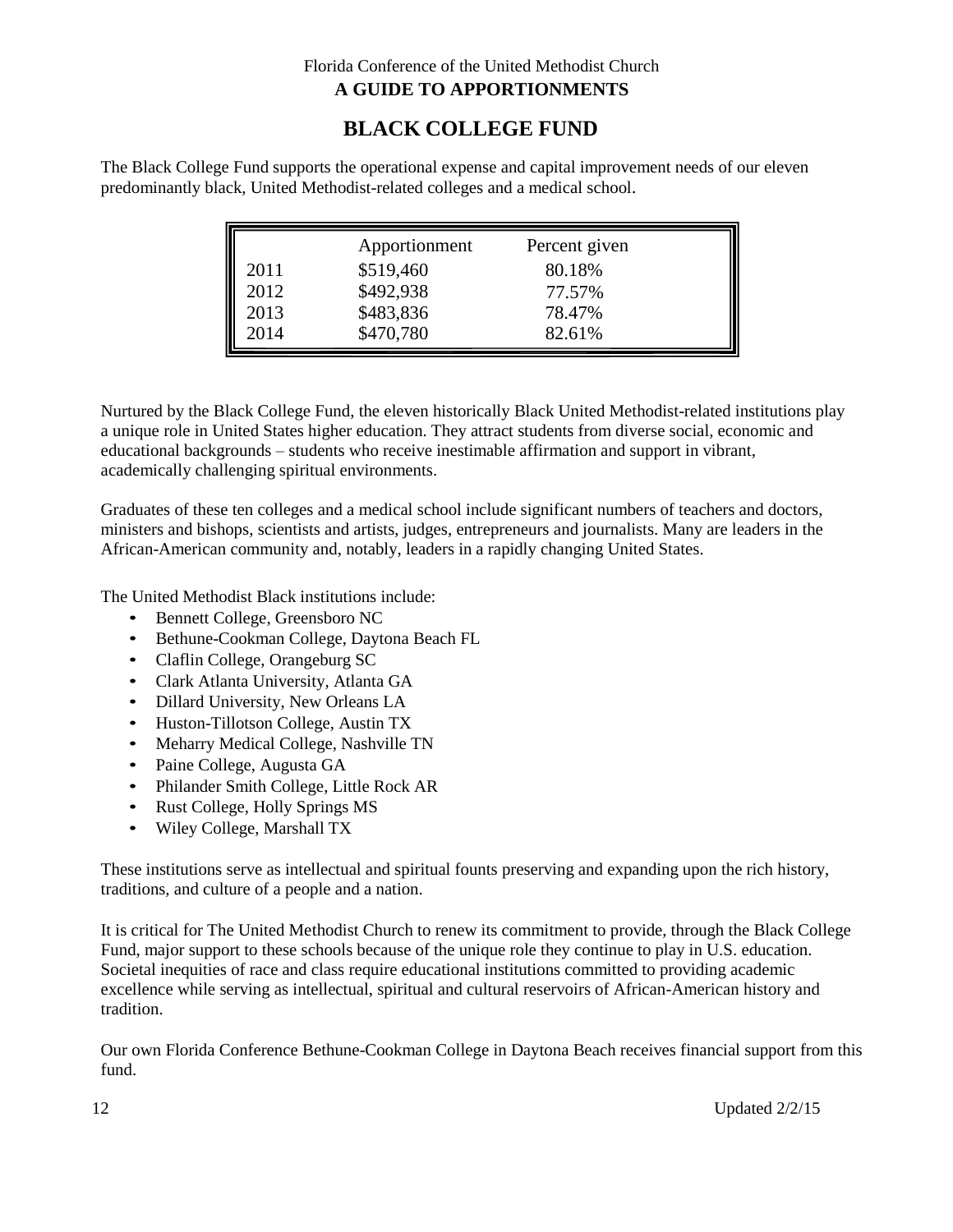# **AFRICA UNIVERSITY FUND**

This apportionment helps fund the development of a United Methodist university located in Zimbabwe, Africa. This university provides opportunities for students throughout Africa and includes schools of theology, agriculture, and education.

|      | Apportionment | Percent given |  |
|------|---------------|---------------|--|
| 2011 | \$116,293     | 100.0%        |  |
| 2012 | \$110,348     | 100.0%        |  |
| 2013 | \$108,274     | 100.0%        |  |
| 2014 | \$105,352     | 100.0%        |  |

This fund supports the only United Methodist degree-granting university on the continent of Africa - serving young men and women from all over Africa. Its mission is "to provide a higher education of excellent quality, to nurture students in Christian values, and to help the nations of Africa develop the leaders of the future."

Nestled between the lowlands of Mozambique and the highlands of Zimbabwe breathes Africa University -- a young, sturdy educational facility promoting academic, physical and spiritual development. Africa University currently offers courses in agriculture and natural resources, management and administration, theology, and education.

Africa University students come from Burundi, Kenya, Angola, the Democratic Republic of Congo, Malawi, Sierra Leone, Nigeria, Tanzania, Swaziland, Zimbabwe, Mozambique, Zambia, Batswana, South Africa, Ethiopia, Sudan, Liberia, Cameroon, Mali, Uganda, Benin, Rwanda and even America. In this university community, 1395 students from 22 African countries are united on one goal to attain a quality education.

One of Africa University's unique characteristics is its culturally diverse, multi-lingual, multitraditional student body. Besides a variety of classes, students enjoy stimulating discussions from classmates of different cultures and beliefs. While Africa University is a private institution, it is not an elite one. The university takes pride in welcoming students from a variety of backgrounds, languages, traditions, values and lifestyles.

The university's logo, the healthy and prolific acacia tree which grows beautifully throughout Africa, is indicative of what happens to persons who wish not only to grow, but to share and spread that growth. The university's mission is "to provide higher education of high quality, to nurture students in Christian values, and to help the nations of Africa achieve their educational and professional goals. Africa University will play a critical role in education of the new leaders of African nations."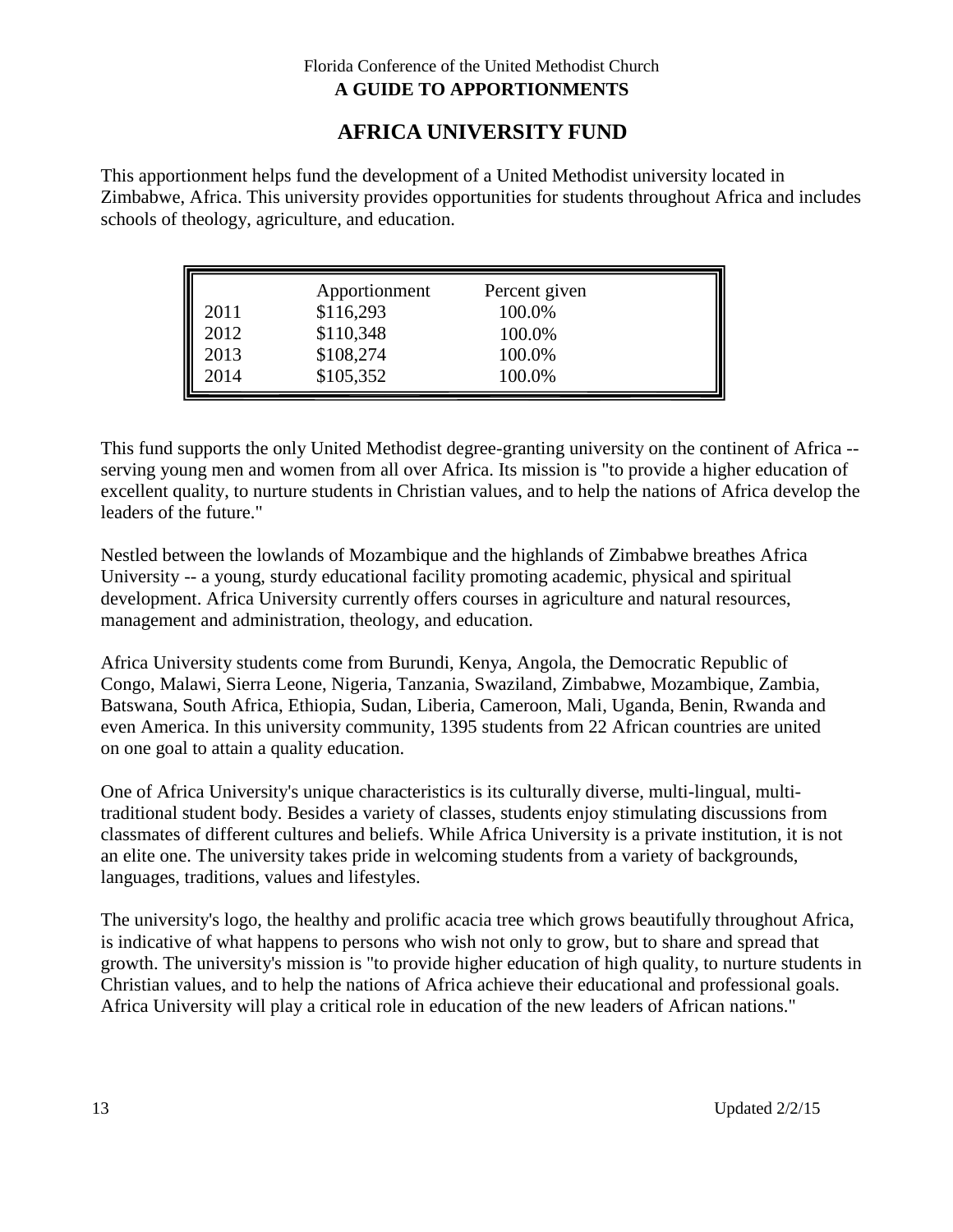# **JURISDICTIONALFUND**

This apportionment underwrites the cost of the Southeastern Jurisdictional Conference along with various programs of the Church in the Southeast.

|      | Apportionment | Percent given |  |
|------|---------------|---------------|--|
| 2011 | \$256,755     | 74.74%        |  |
| 2012 | \$255,767     | 78.75%        |  |
| 2013 | \$200,000     | 79.25%        |  |
| 2014 | \$200,000     | 82.61%        |  |

The United Methodist Church in the United States is divided into five Jurisdictions, or geographical areas – the Northeastern Jurisdiction, The Southeastern Jurisdiction, the North Central Jurisdiction, the South Central Jurisdiction, and the Western Jurisdiction.

- **The Southeastern Jurisdiction (SEJ) covers nine southeastern states** Florida, Georgia, Alabama, Mississippi, South Carolina, North Carolina, Virginia, Tennessee, and Kentucky. The Florida Conference is a member of the Southeastern Jurisdiction. The other conferences in the SEJ are: South Georgia, North Georgia, Alabama-West Florida, North Alabama, Mississippi, South Carolina, Western North Carolina, North Carolina, Holston, Virginia, Tennessee, Memphis, Kentucky, and the Red Bird Missionary Annual Conference.
- **Program and Administration –** The Southeastern Jurisdictional Fund provides administrative support for the Jurisdictional Council offices, program support for the Jurisdiction, and the cost of the Southeastern Jurisdictional Conference every four years. This fund provides a per diem plus travel costs for the almost 600 delegates to the four-day Jurisdictional Conference. One of the major responsibilities of these delegates is the election of bishops. But the overwhelming majority of these funds are used in support of the SEJ Administrative Council and the programs it supports such as Hinton Rural Like Center, Gulfside Assembly, SEMAR, UMVIM, and the Lay Ministry Training Center.

SEJ headquarters are located in Lake Junaluska, North Carolina.